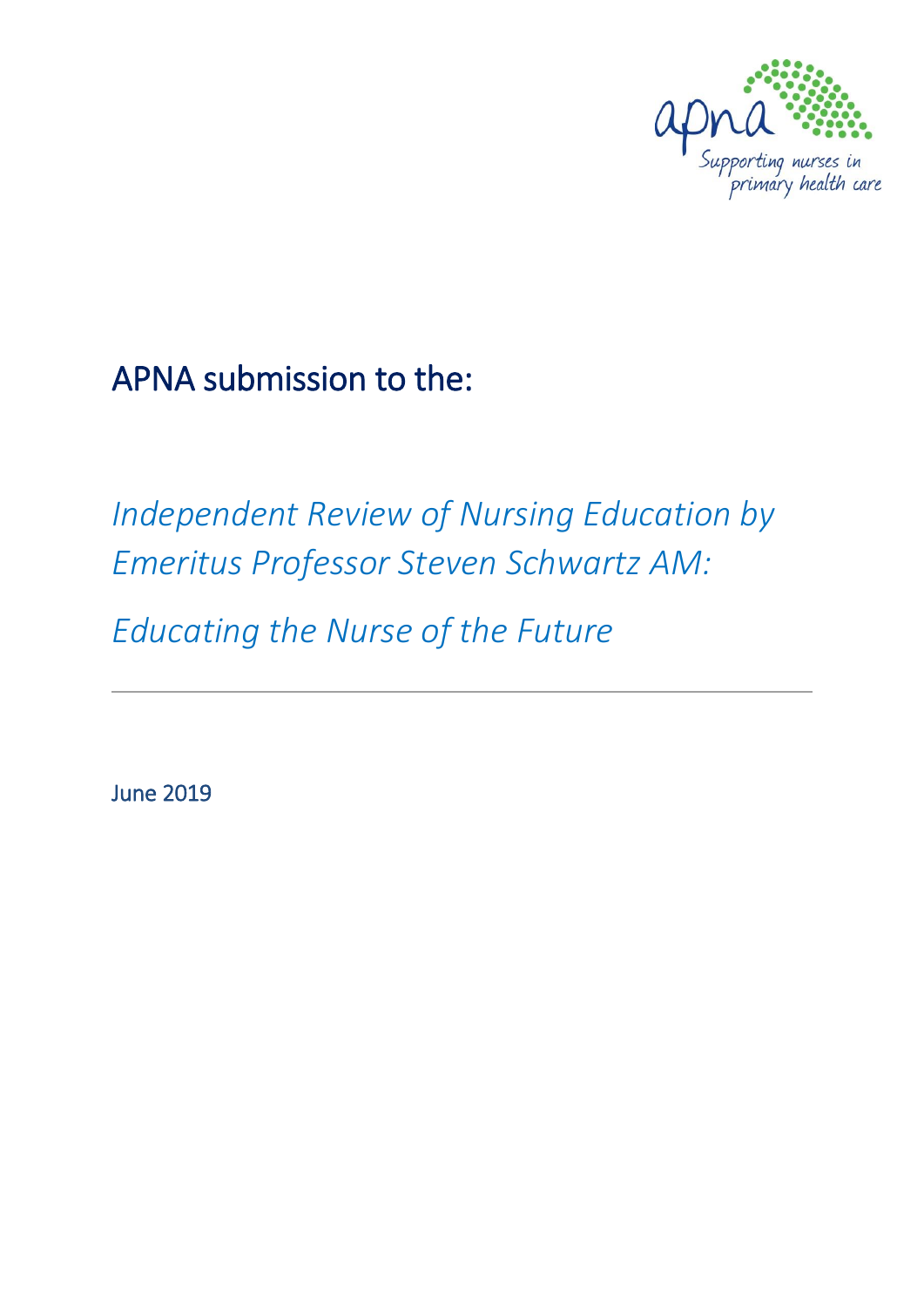## About APNA

The Australian Primary Health Care Nurses Association (APNA) is the peak professional body for nurses working in primary health care. APNA champions the role of primary health care nurses; to advance professional recognition, ensure workforce sustainability, nurture leadership in health, and optimise the role of nurses in patient-centred care.

APNA is bold, vibrant and future-focused. We reflect the views of our membership and the broader profession by bringing together nurses from across Australia to represent, advocate, promote and celebrate the achievements of nurses in primary health care.

[www.apna.asn.au](http://www.apna.asn.au/)

## Our Vision

A healthy Australia through best practice primary health care nursing.

## Our Mission

To improve the health of Australians, through the delivery of quality evidence-based care by a bold, vibrant and well supported primary healthcare nursing workforce.

## Contact us

APNA welcomes further discussion about this review and our submission. Contact:

Rachel McKittrick

[policy@apna.asn.au](mailto:policy@apna.asn.au)

1300 303 184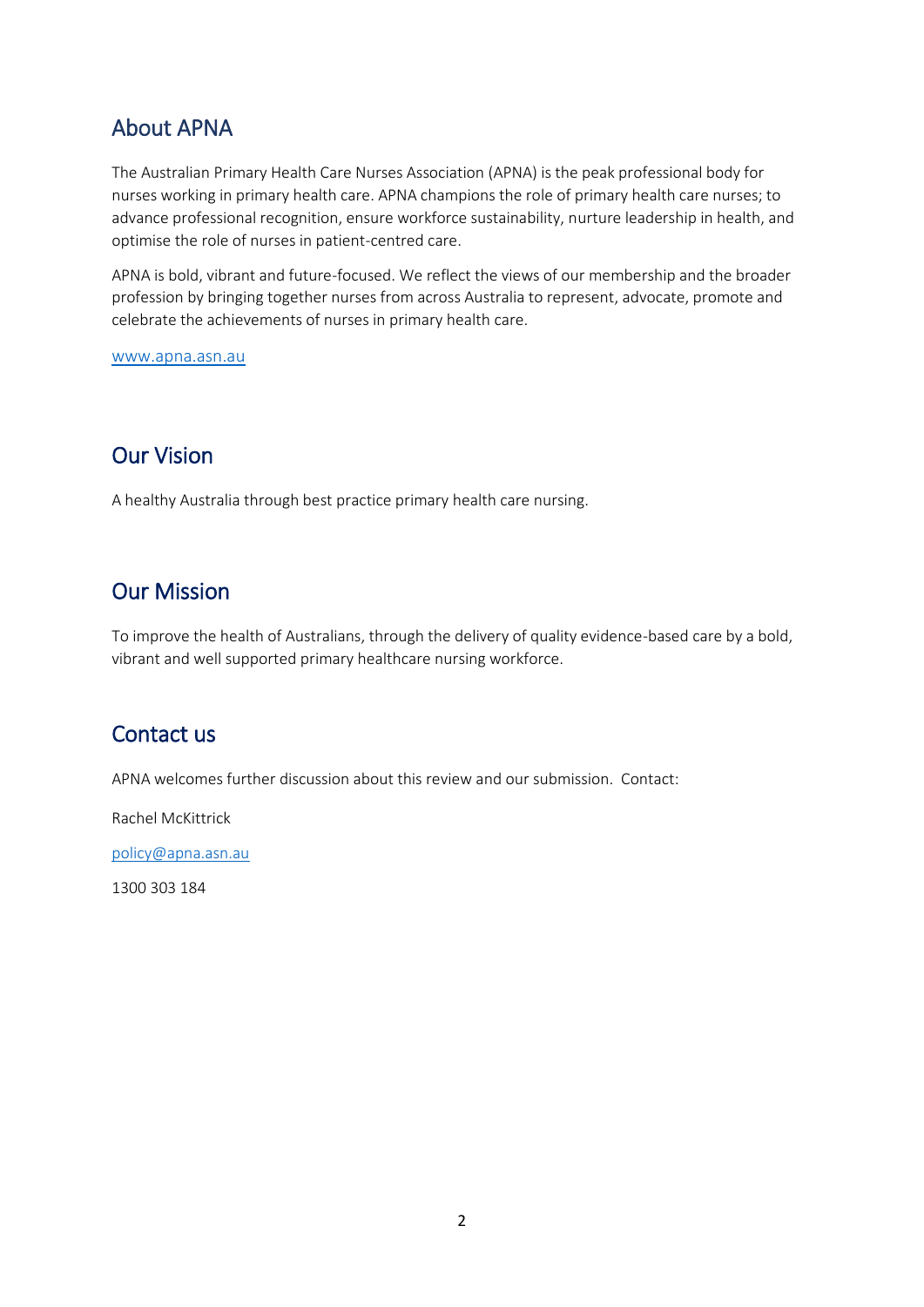## Table of Contents

| Re-orienting nursing education to increase the emphasis on primary health care is central to                                                                                                |
|---------------------------------------------------------------------------------------------------------------------------------------------------------------------------------------------|
| APNA's response to the Educating the Nurse of the Future Review Terms of Reference  8                                                                                                       |
| The effectiveness of current educational preparation of enrolled and registered nurses and nurse                                                                                            |
|                                                                                                                                                                                             |
| The role and appropriateness of transition to practice programs however named, and the<br>respective roles of the education and health sectors in the education of the nursing workforce 11 |
|                                                                                                                                                                                             |
|                                                                                                                                                                                             |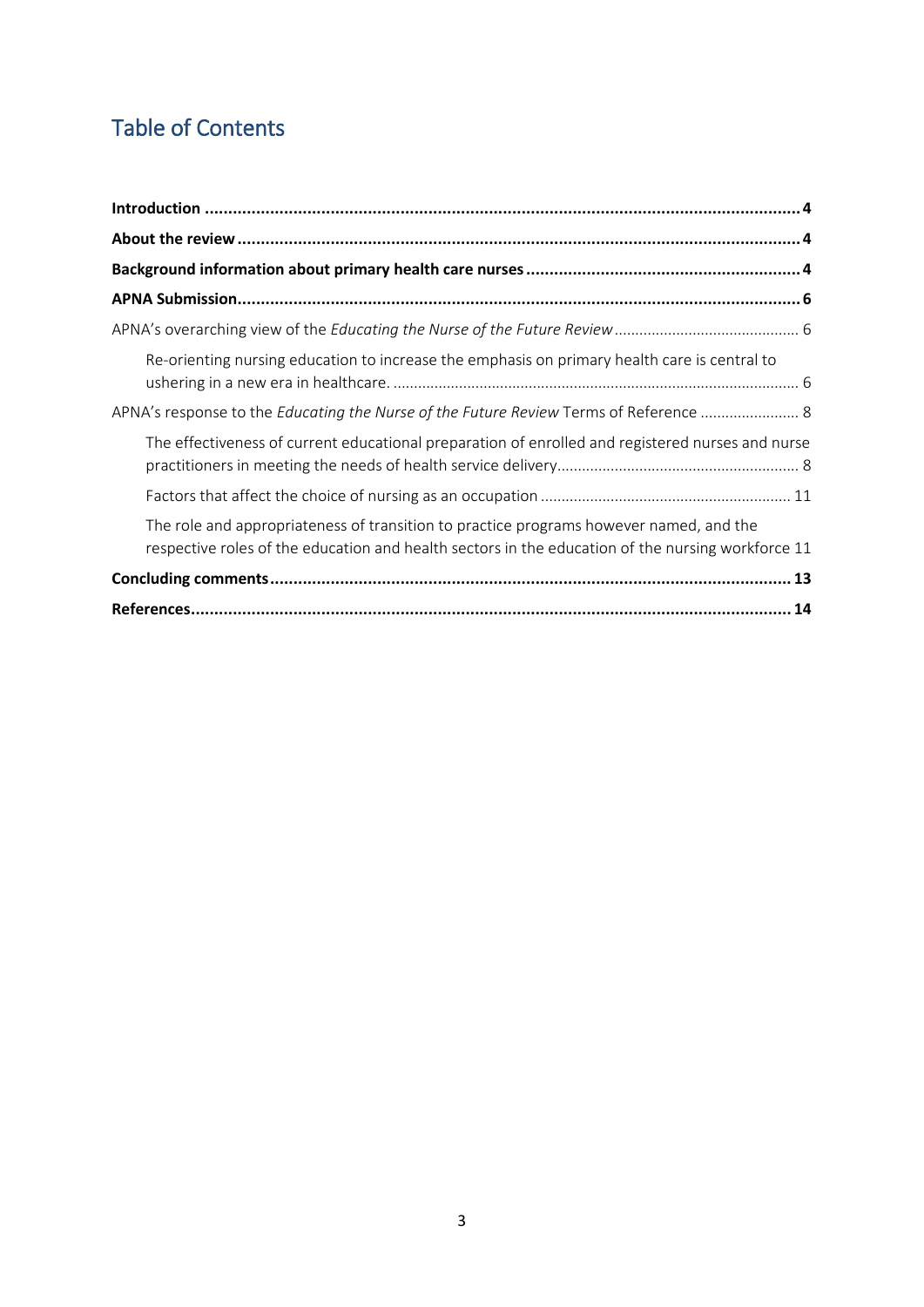## <span id="page-3-0"></span>Introduction

The Australian Primary Health Care Nurses Association (APNA) welcomes the opportunity to contribute to the consultation regarding the *Independent Review of Nursing Education: Educating the Nurse of the Future (Educating the Nurse of the Future Review)*, being led by Emeritus Professor Steven Schwartz AM*.*

We are providing this submission on behalf of our membership of Australian primary health care nurses.

### <span id="page-3-1"></span>About the review

APNA acknowledges the aim of the *Educating the Nurse of the Future Review:*

"The outcome from this review is to ensure that the preparation of nurses meets the service needs of the future health care system. The Review will be forward focussed and give consideration to the attraction into nursing, international competitiveness of Australia based education programs and articulation and career paths of the preparation programs for Enrolled, Registered Nurses and Nurse Practitioners."

APNA notes the review's Terms of Reference (TOR) and that the review's final report is to be provided to the Minister for Regional Services, Decentralisation and Local Government.

## <span id="page-3-2"></span>Background information about primary health care nurses

Primary health care nurses are the largest group of healthcare professionals working in primary health care. In Australia, at least 78,000 nurses work outside of the hospital setting in primary health care (Department of Health 2019) including nurse practitioners (NPs), registered nurses (RNs), enrolled nurses (ENs) and registered midwives (RMs). These nurses are skilled, regulated and trusted health professionals working in partnership with the multidisciplinary team and their local communities to prevent illness and promote health across the lifespan. They work in a range of clinical and nonclinical roles, in urban, rural and remote settings including:

- general practice
- residential aged care
- correctional health (juvenile and adult)
- community-controlled health services
- refugee health services
- alcohol and other drug rehabilitation services
- primary mental health services
- health promotion services
- antenatal clinics and maternal child health services
- domiciliary settings in the home, boarding houses and outreach to homeless people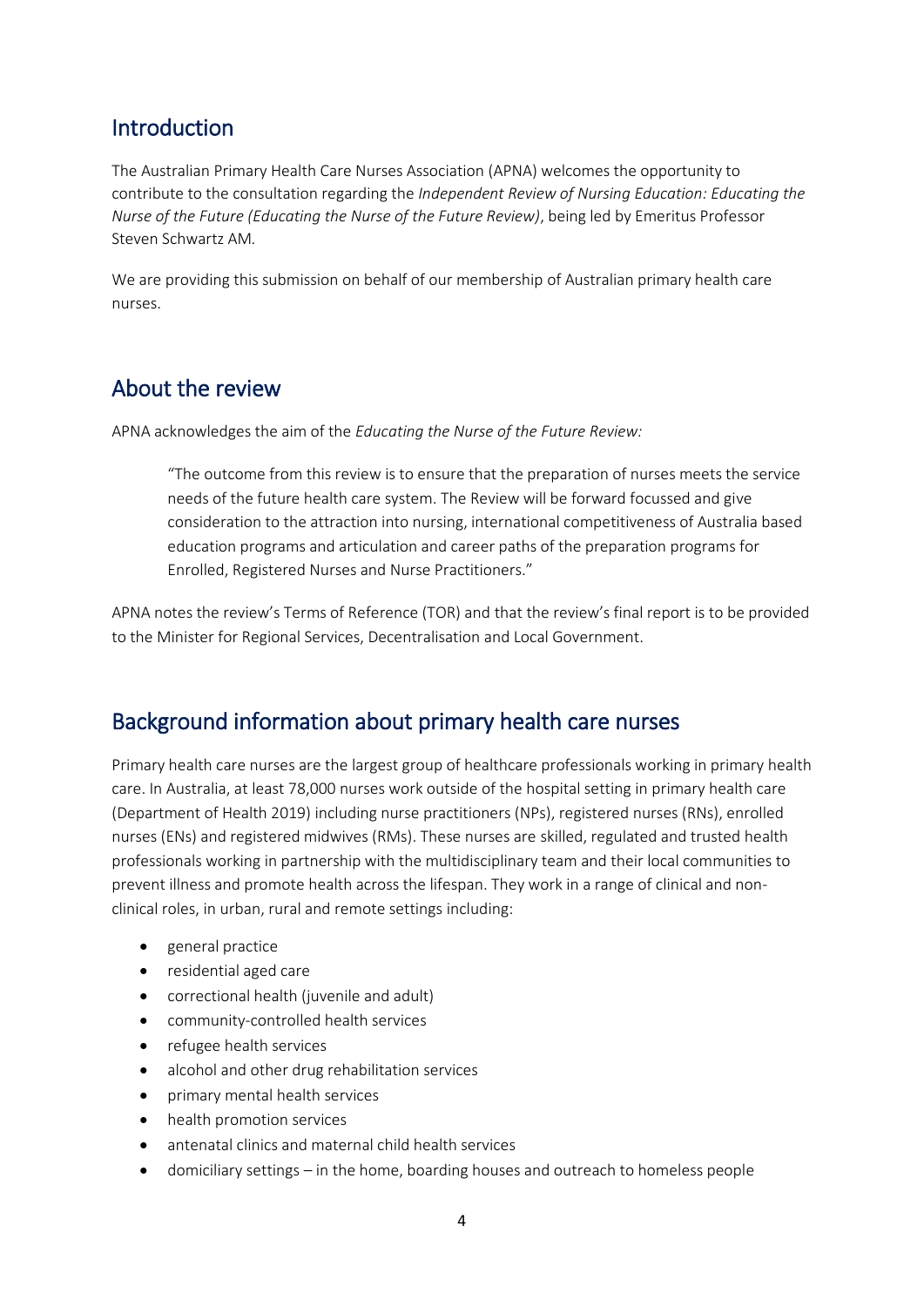- custodial/detention settings
- educational settings including preschool, primary and secondary school, vocational and tertiary education settings
- specialist practices including skin and cosmetic clinics
- occupational settings occupational health and safety and workplace nursing
- informal and unstructured settings including ad hoc roles in daily life, such as sports settings and community groups

The key characteristic of primary health care is that it is the first level of contact with the health system for most individuals, families and communities. In Australia, this:

- Incorporates personal health care with health promotion, the prevention of illness and community development
- Includes the interconnecting principles of equity, access, empowerment, self-determination and inter-sectoral collaboration
- Encompasses an understanding of the social, economic, cultural and political determinants of health

The role for nurses within primary health care is clear. Grounded in the nursing scope of practice, nurses provide socially appropriate, universally accessible, scientifically sound, first level care, working independently and interdependently in teams to:

- Give priority to those most in need and address health inequalities
- Maximise community and individual self-reliance, participation and control
- Ensure collaboration and partnership with other sectors to promote public health

Nationally and internationally, nurses are now being seen as essential to achieving improved population health outcomes and better access to primary health care services for communities. A broader and more central role for nurses within a team-based, multi-disciplinary approach to care, enables health services to deliver essential holistic, person-centred management of chronic disease, and importantly it offers an opportunity to move from a disease focused approach to care to focusing on the prevention of illness and health promotion (ANF 2009; Crisp & Iro 2018; Nursing Now 2018).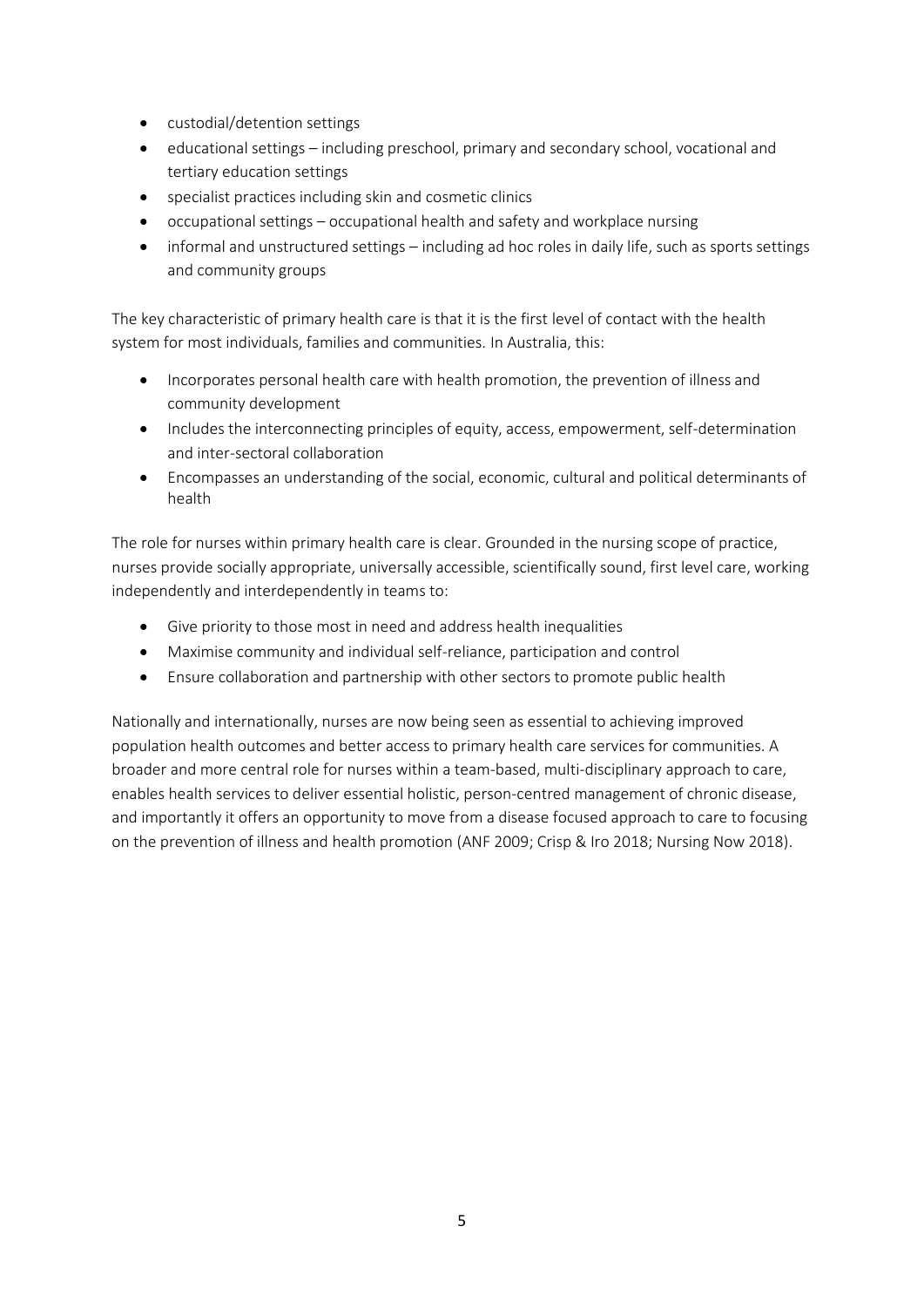## <span id="page-5-0"></span>APNA Submission

### <span id="page-5-1"></span>APNA's overarching view of the *Educating the Nurse of the Future Review*

#### <span id="page-5-2"></span>Re-orienting nursing education to increase the emphasis on primary health care is central to ushering in a new era in healthcare.

The predominant focus of preparing nurses to work in the acute hospital-based setting, must shift toward equally preparing nurses to provide skilled, competent nursing care across the care continuum.

In the face of changed healthcare challenges at the population level, the health workforce must realign itself to deliver better access to the skilled and evidence-based chronic disease management that is now required by the community in the primary health care setting (Leggat 2014). Primary health care is well recognised nationally (PHCAG 2016), regionally and globally (World Health Organization 2008) as the foundation of a healthy population and it is the cornerstone of the Australian health care system as funded by the Medicare Benefits Schedule (MBS). Australian Government health policy clearly acknowledges the need for greater focus on primary health care and preventative health to address population health needs in a sustainable way (Commonwealth of Australia 2019). Further, future-focused health care planning models have a strong emphasis on hospital avoidance and changing models of care, in which nurse roles are evolving and emerging.

Nursing education must reflect this policy direction, so that nurses are well prepared to support the health and care needs of the population. This needs to go beyond inconsistent, passing mentions of primary health care. APNA believes primary health care nursing must be valued, visible and respected. If nursing education does not place enough value on primary health care nursing to consistently include it in nursing curricula, how can primary health care nurses themselves be valued? It is imperative that curricula at all levels of nursing education include theory, practice and placements relevant to contemporary primary health care environments. The themes of social determinants of health and health equity, health literacy, primary health care and health promotion, and the financial, structural and environmental challenges of health care, must be woven into the core of nursing undergraduate education, and given the same weight as advanced life support, procedures, acute care, etc.

#### Nurses: A Finite Resource

In addition to changing population health challenges, nursing education must be cognisant of the predicted nurse workforce shortages including primary health care nurses.

The now disbanded Health Workforce Australia (HWA) has provided the most recent health workforce modelling data back in 2014. While shortage projections were not able to be calculated for primary health care nurses specifically due to data limitations (demand factors were unclear), primary health care nursing was incorporated in the 'other' sector of the HWA projections. Shortages in this category were projected to be 38,000 nurses by 2030, the largest shortfall of nurses in any category. A contributing factor to this shortage is Australia's ageing nursing workforce. The average age of nurses in Australia is 44.1 years (Department of Health 2019), while according to APNA's annual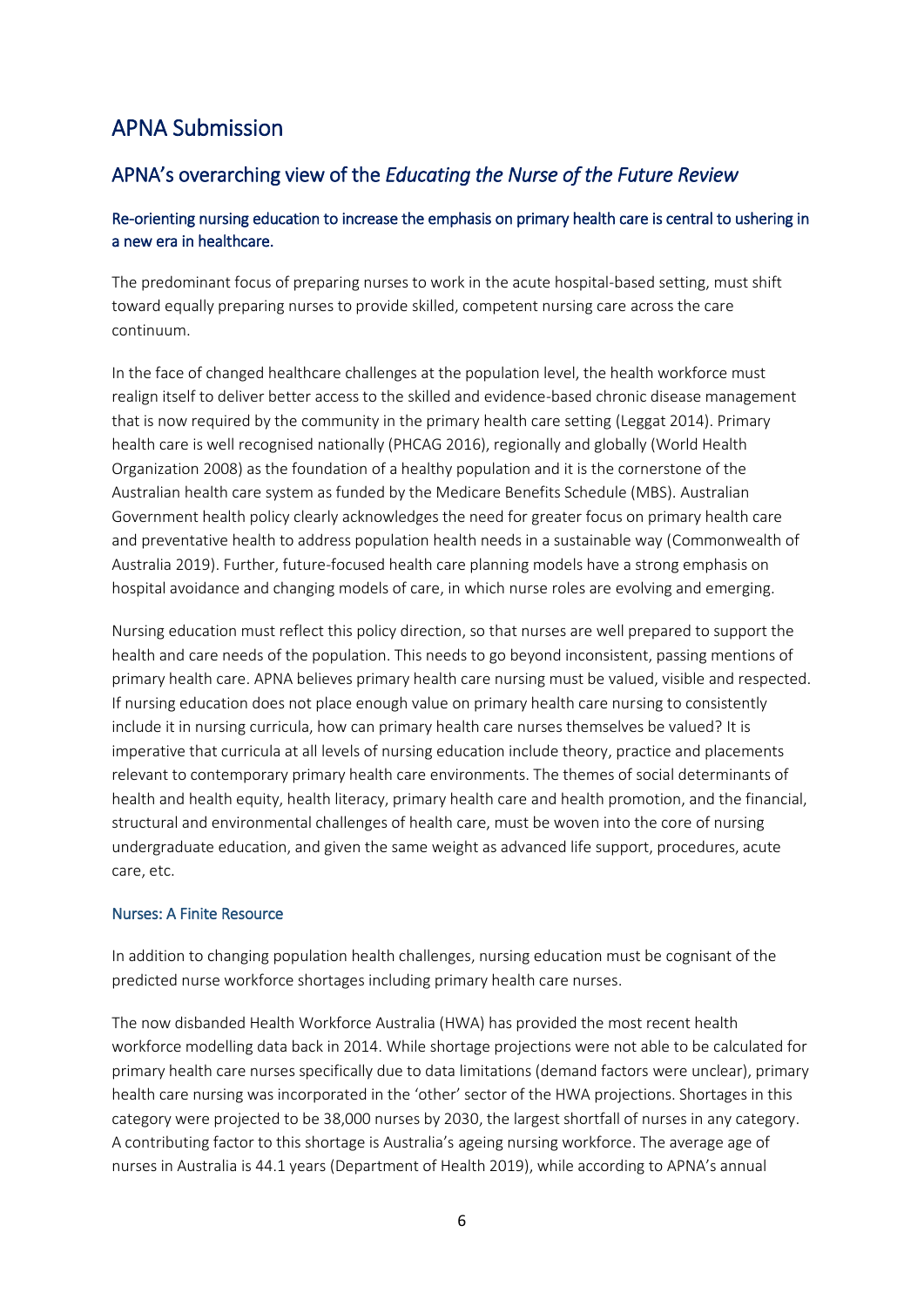workforce survey, the average age of the primary health care nursing workforce is higher at 49 years (APNA 2018).

#### Primary health care nursing poorly served in undergraduate education

APNA believes that a factor contributing to low numbers of primary health care nurses and the predicted shortage of nurses in this sector, is the limited and inconsistent focus on primary health care in nursing education. This can mean that primary health care is somewhat invisible and unfamiliar, hidden from the broader health system, and not articulated or understood, even by nurses themselves. Nursing students are generally not exposed to mentors who can role model the diverse and fulfilling career that primary health care nursing can offer, and that it can be a first choice, viable, fulfilling career option. Compounding this, student and graduate placements in primary healthcare are largely non-existent.

There is a significant need and a limited amount of time to address these issues in order to meet the growing workforce need. The *Educating the Nurse of the Future Review* is an important opportunity to advance nursing education to meet current and future health needs of the population, and to develop the nursing workforce to be a central and bold contributor to the Australian health care system with respect to research and policy directions, and in particular for nurse capacity in primary health care to be made more valued, visible and respected.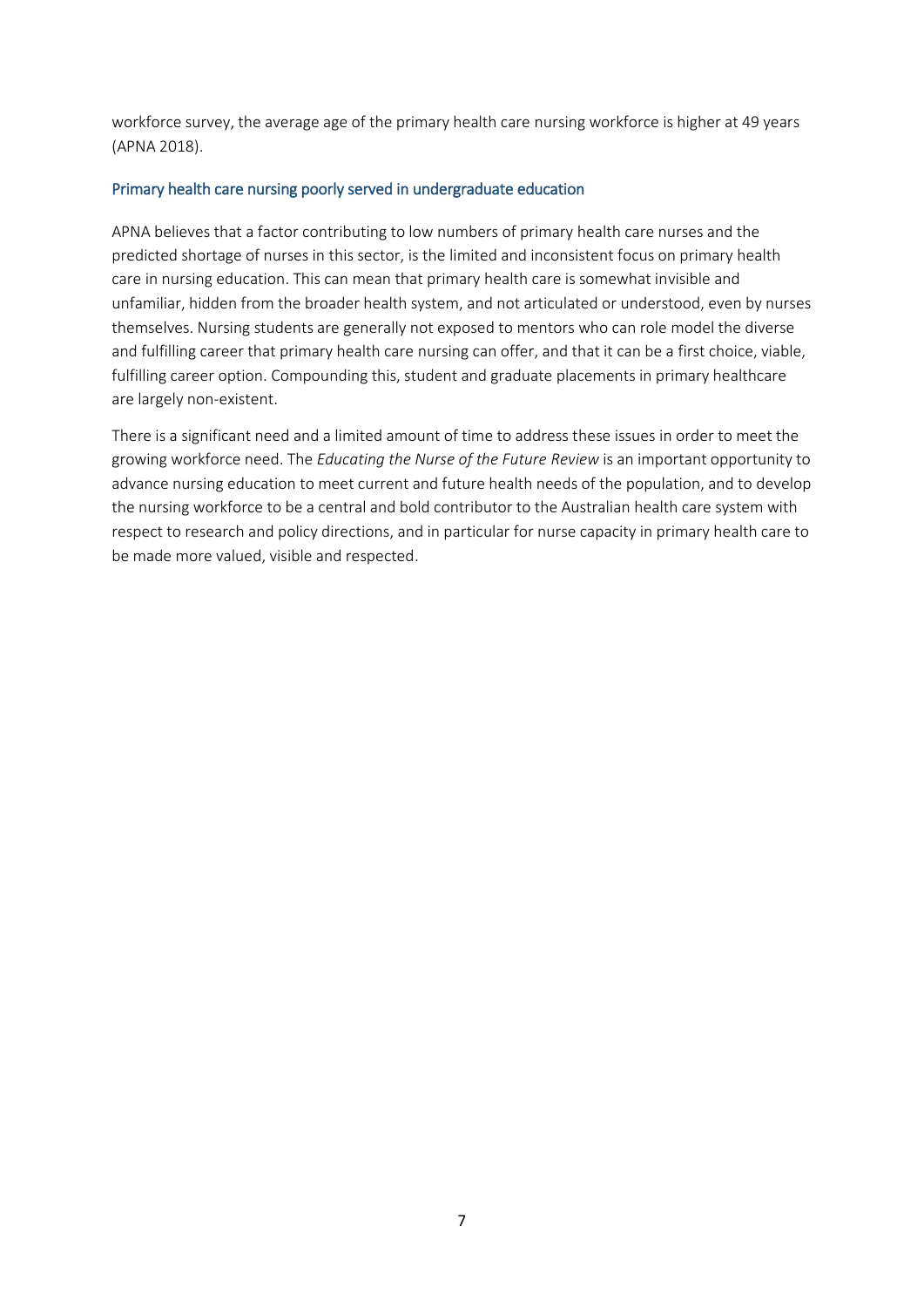## <span id="page-7-0"></span>APNA's response to the *Educating the Nurse of the Future Review* Terms of Reference

#### <span id="page-7-1"></span>The effectiveness of current educational preparation of enrolled and registered nurses and nurse practitioners in meeting the needs of health service delivery

APNA would like to make the following points about educational preparation of enrolled and registered nurses and nurse practitioners to meet the needs of health service delivery.

- 1. Current nursing education preparation requires a re-set. It does not reflect the complete needs of Australias in terms of the prevalent health issues at the population level, which include:
	- The issues of the ageing and chronic disease;
	- The requirement that health services move towards delivering value-based, outcomesfocused (AHHA 2017) health care in the community
	- The delivery of a sustainable health care system.
- 2. Nursing education must be set within the context of population health needs and public policy direction – across enrolled and registered nursing education as well as that for nurse practitioners – so that nurses are well prepared to support the health and care needs of the population. Australian Government health policy clearly acknowledges the need for a greater focus on primary health care and preventative health and that this is essential to addressing population health needs in a sustainable way (Commonwealth of Australia 2019). Further to this, health care planning for the future includes a strong emphasis on hospital avoidance and changing models of care, within which there are new roles for nurses evolving and emerging.
- 3. Primary health care principles need to underpin and be embedded throughout nursing education programs, in a consistent way, across Australia. This requirement must be mandated within nursing education quality accreditation standards, as administered by the Australian Nursing and Midwifery Accreditation Council (ANMAC).
- 4. Academic oversight of nursing education programs must move to include representation from nurses with substantial experience within primary health care nursing, ideally with post graduate qualifications in this area of practice, but who also have firsthand knowledge and understanding of the importance of primary health care nursing to meet population health needs.
- 5. The design and ongoing management of the nursing education programs must move to have input from primary health care practice-based representatives of the nursing profession and also utilise relevant peak bodies where applicable, who have deep knowledge of the contemporary challenges of the nurses they represent.
- 6. Along with specific clinical skills, the following concepts need to be incorporated into core nursing education, to optimally prepare nurses to provide contemporary care in health services of the future, regardless of the setting:
	- The central role of primary health care to support the health and well-being of the population, including to address the social determinants of health and health equity and how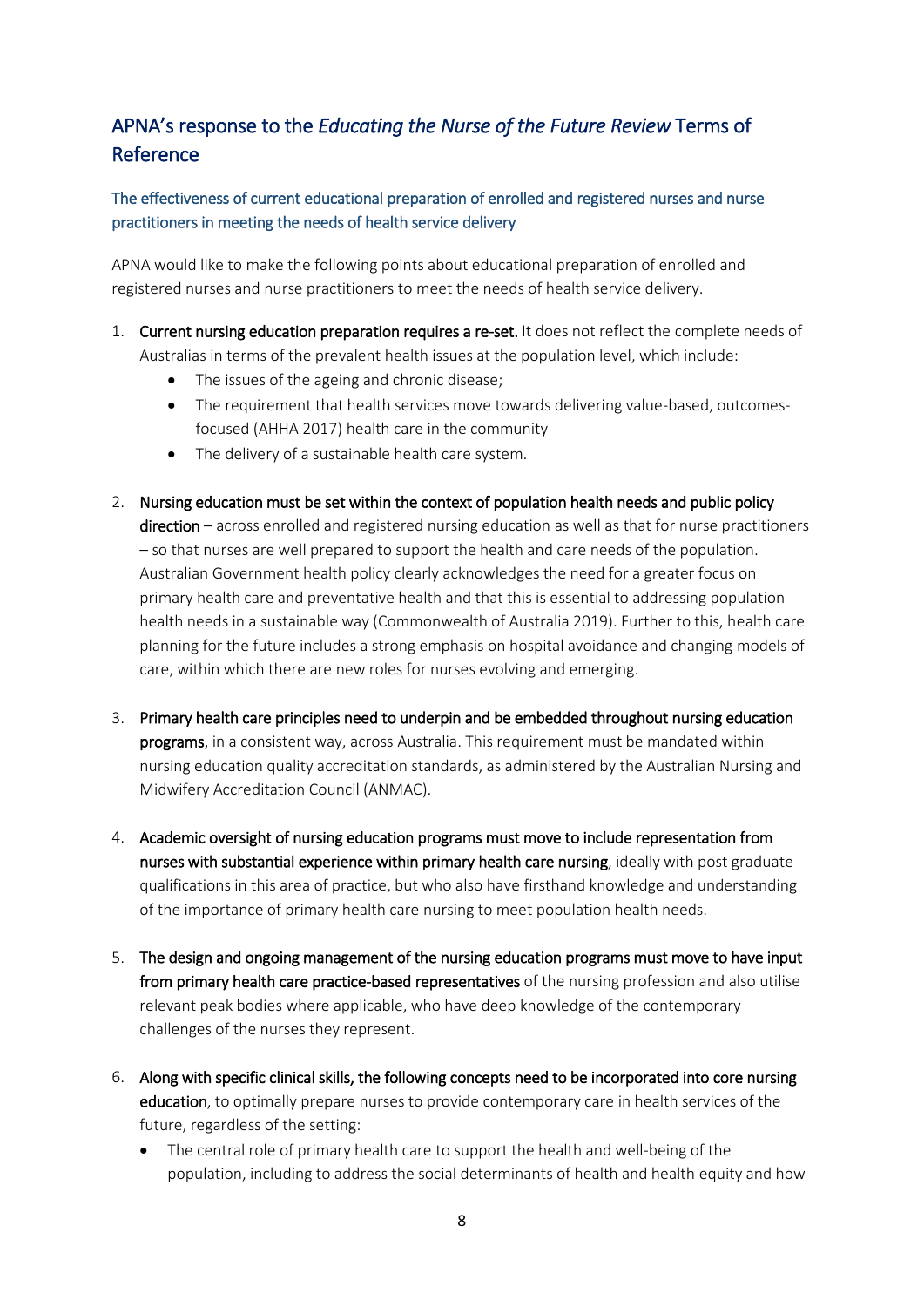these affect an individual's health literacy and corresponding ability to respond to the advice and treatment recommendations of health care professionals;

- Given the fundamental role of nurses in care planning and patient education across all settings, nursing education must continue to teach these skills including recognition of the importance of taking a person-centred approach to care, how to go about facilitating care and decision making so that people are empowered to move towards being able to develop self-care skills and manage their own health needs in the community;
- Nurses need to develop understanding of a patient's total journey, not just the acute hospitalisation;
- Multi-disciplinary professional practice is essential for health care services to be able to deliver in the future, as it is indisputable that team-based, patient-centered care is required to address the complexities of chronic disease management, with such diseases being multifaceted in its causes and progression. Multidisciplinary care is an integrated team approach to health care in which medical, nursing and allied health care professionals consider all relevant treatment options and collaboratively develop an individual treatment and care plan for each patient. Multidisciplinary care involves all relevant health professionals discussing options and making joint decisions about treatment and supportive care plans, taking into account the personal preferences of the patient (Cancer Australia 2019). Therefore, nursing education must incorporate the teaching of this practice into its curriculum;
- How to implement care with culturally diverse groups within the population needs to be incorporated given Australia's cultural diversity, importantly including Aboriginal and Torres Strait Islanders;
- Nurses also need to understand the issue of sustainable use of health care including:
	- o the structure of the Australian health care system and the challenges with continuity of care
	- o how health care is funded across different sectors and states of Australia
	- assessment, triage and referral across different sectors of the health care system.
- 7. Registered nurses and nurse practitioners must receive education and training in professional skills.

The All Party Parliamentary Group on Global Health *Triple Impact* report (2016, p.30) refers to the *Lancet Commission on the Education of Health Professionals for the 21st Century* held back in 2010, which recommends all health professionals require professional skills "such as teamwork, ethical conduct, critical analysis, coping with uncertainty, scientific inquiry, anticipating and planning for the future, and most importantly leadership of effective health systems". These skills are important in addition to clinical skills for today's health workforce, as it is is important to understand not only clinical care, but also how to address systemic issues within the health care system and beyond.

8. There are a number of challenges that currently exist for nursing education to provide students with quality clinical placements to ensure a well-rounded experience for nursing students. These include the total number of hours spent on clinical placement across the duration of nursing courses, the duration of specific clinical placements often being too limited to develop and consolidate skills, the timing of placements with respect to the development of required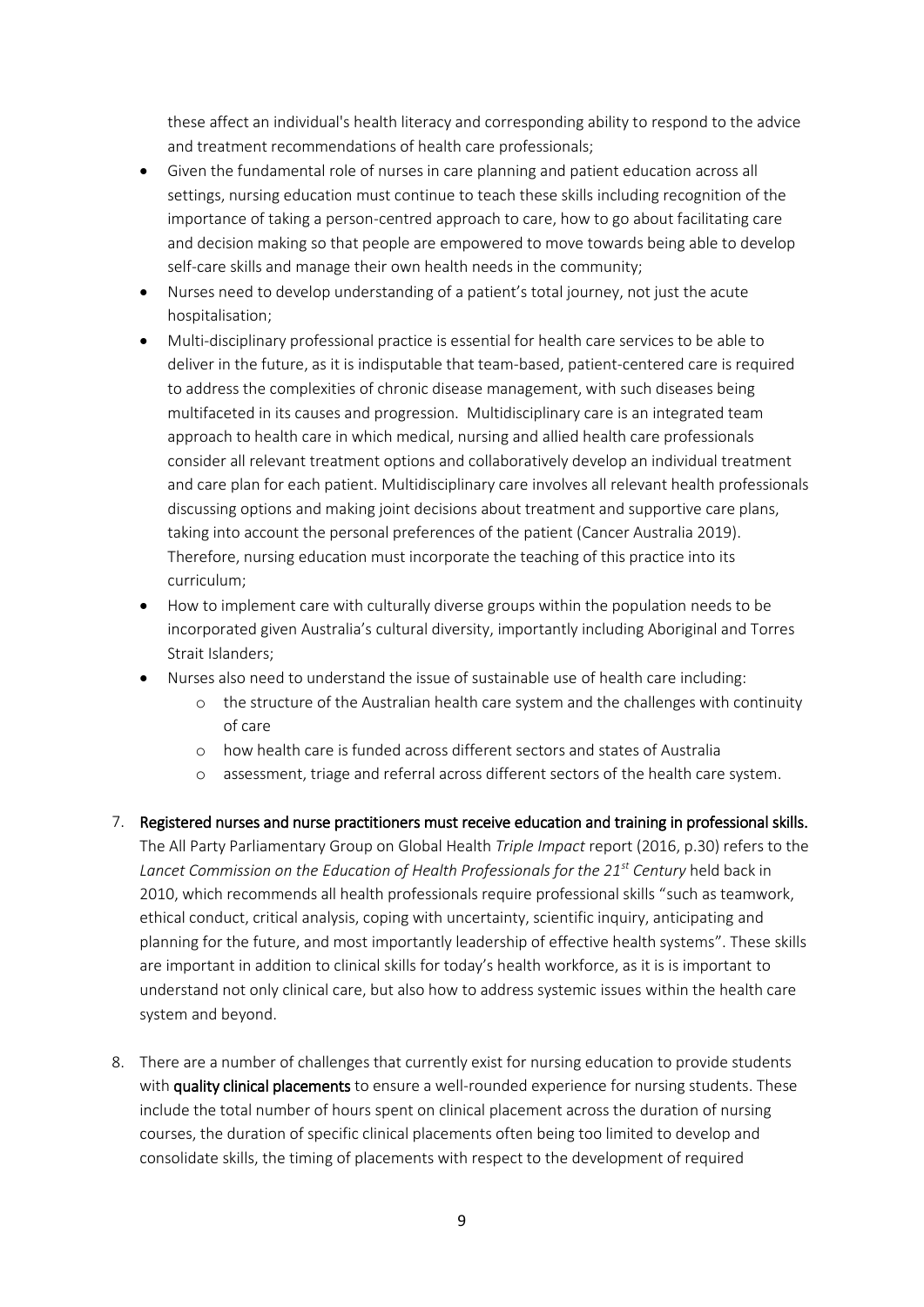theoretical knowledge, difficulty locating sufficient placements for numbers of nursing students, and also the quality of facilitation whilst on clinical placement.

- 9. Whilst acknowledging these current challenges, APNA believes it is essential that quality primary health care clinical placements form part of nursing education, as a key part of re-orienting education to have equal focus on preparing nurses for this setting as well as the hospital setting. APNA acknowledges the further challenges to identifying quality primary health care clinical placements compared with those in more traditional settings, including availability of placements and the higher administrative costs (including the provision of funding for primary health care providers to be able to support student nurses). However these barriers must be addressed and a minimum number of hours for primary health care placements be set for clinical placements that reinforce the underpinning theory taught in courses.
- 10. In considering how to fund nursing student placements in general practice, the model used for funding medical students could be examined.
- 11. Post-graduate education for nurses to further develop primary health care clinical skills is also required, however the incentive for nurses to undertake this in the primary health care setting is low, as primary health care nurses are not reliably supported by enterprise agreements that provide for study leave or financial reward for additional training, in comparison to nurses employed under hospital based agreements.

Enrolments in primary health care post-graduate courses are at an historic low due to lack of demand. These courses are at a disadvantage when it comes to demand, due to the above reason and also given the lack of focus on primary health care nursing at the undergraduate level to motivate new nursing graduates to recognise primary health care as a dynamic and viable career option worth of further study. There are approximately twelve post-graduate nursing courses with a primary health care nursing focus, currently on the market. For such courses to remain viable, which is essential to provide avenues for the continual upskilling of nurses of the future to meet the needs of health service delivery in the community, this issue must be addressed.

Recommendations:

- Primary health care principles must underpin and be consistently embedded throughout nursing education programs, as a mandatory requirement via nursing education accreditation standards via ANMAC.
- Representation from a registered nurse who has substantial experience within primary health care is essential at the senior academic level of all nursing education courses, in order to ensure a systematic, high quality approach to the inclusion of primary health care across the nursing curriculum.
- The expertise to develop clinical skills and knowledge in undergraduates rests with the practicebased nurse (Birks et al 2017). Developing a partnership model with primary health care providers and practice-based nursing clinicians to facilitate clinical education in a range of metropolitan and regional clinical settings is imperative to ensure contemporary practice within the field of primary health care is being taught.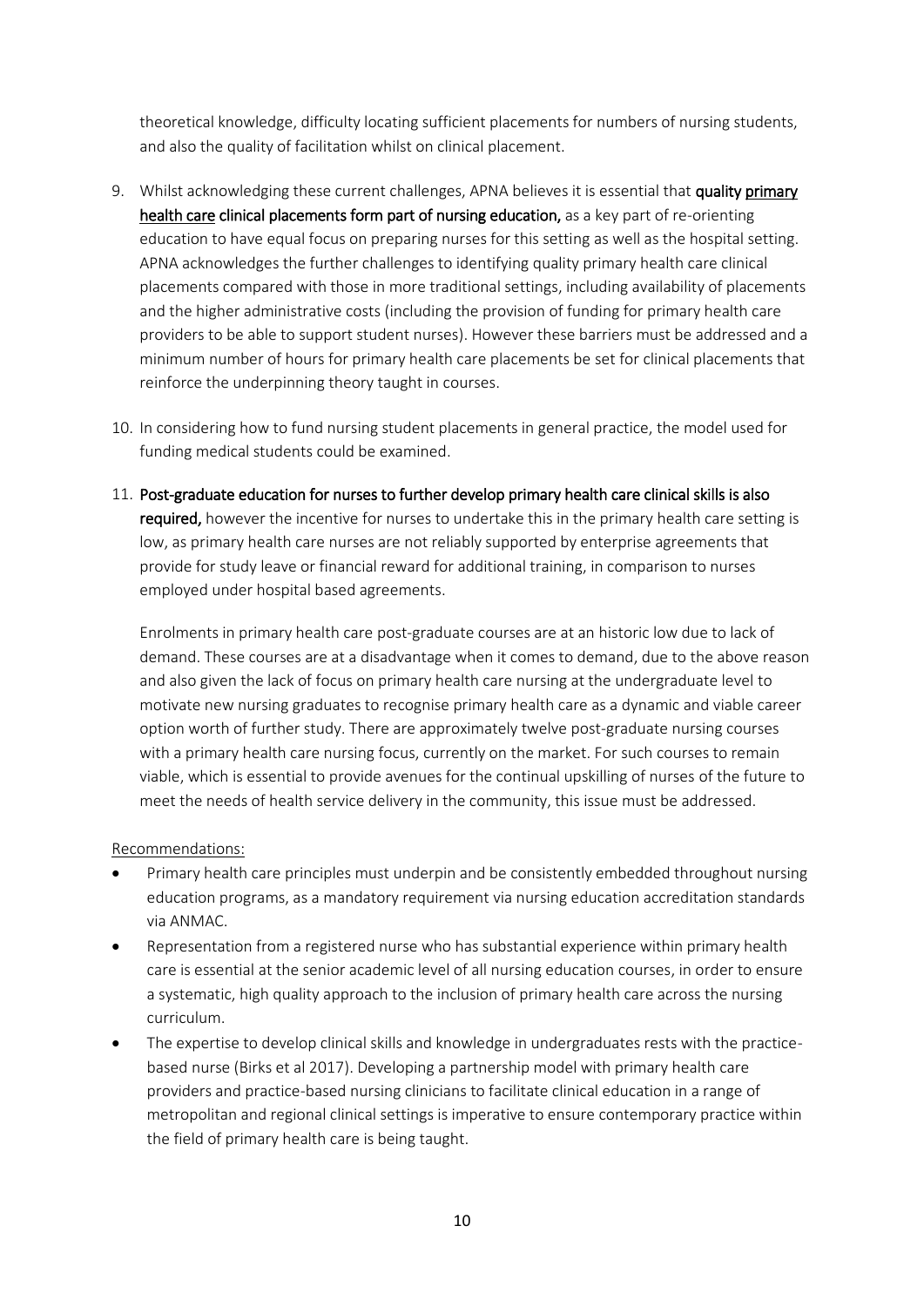- Nursing education must consistently cover the core concepts described above, in order to prepare nurses to provide contemporary care in health services of the future.
- Quality primary health care clinical placements form part of nursing education, supported by ANMAC standards. It is important to expose undergraduates to primary health care nursing opportunities for their own development, and so as to develop a sustainable workforce for primary care settings.
- APNA is well placed to assist education institutions address the challenges of facilitating quality clinical placements with the disparate range of primary health care service providers, via its member database which reaches across multiple primary health care settings.
- APNA is also well placed to assist in the provision of clinical placement facilitators/educators, with its existing database of primary health care nursing mentors, in a nationally consistent way.
- Supply and demand factors for post-graduate nursing education should be examined, as the continued availability of this education is essential for interested nurses to be able to further develop primary health care clinical skills and knowledge, to optimise nurses being well-prepared to meet the needs of health service delivery.

#### <span id="page-10-0"></span>Factors that affect the choice of nursing as an occupation

- 12. Nurses of the future needs an strong and professional identity to aspire to. However there is work to be done so that nursing is regarded as a profession, and not simply an adjunct role. This will require student nurses to be treated as professionals, throughout their course.
- 13. Further to this, the image of primary health care nursing also needs developing. Given the future needs of health services, we need nurses to aspire to work in primary health care, as they do to work in emergency departments and intensive care units for example. Currently, primary health care nursing is not always seen as a first-choice, viable, fulfilling career option. APNA would like to see improved awareness, exposure and understanding of primary health care nursing developed amongst student nurses, to recognise that primary health care offers a diverse, dynamic, fulfilling career with ongoing opportunities to evolve professionally and make a difference to people's lives, and to encourage more nurses to choose this as a first-line career option.

#### Recommendations:

- A strong, professional identity for nurses must be developed and embedded into nursing education, so that nurses see themselves as equal to other health care professionals.
- APNA can assist education institutions to access mentors for nurses to develop understanding of the diverse and fulfilling career that can be built working in primary health care.

<span id="page-10-1"></span>The role and appropriateness of transition to practice programs however named, and the respective roles of the education and health sectors in the education of the nursing workforce

14. Stronger connection between education institutions and health care services is required to develop a stronger pathway into the workplace. It may be beneficial that this transition to practice year is regarded as the fourth year of registered nursing education e.g. an "internship" akin to the medical education model.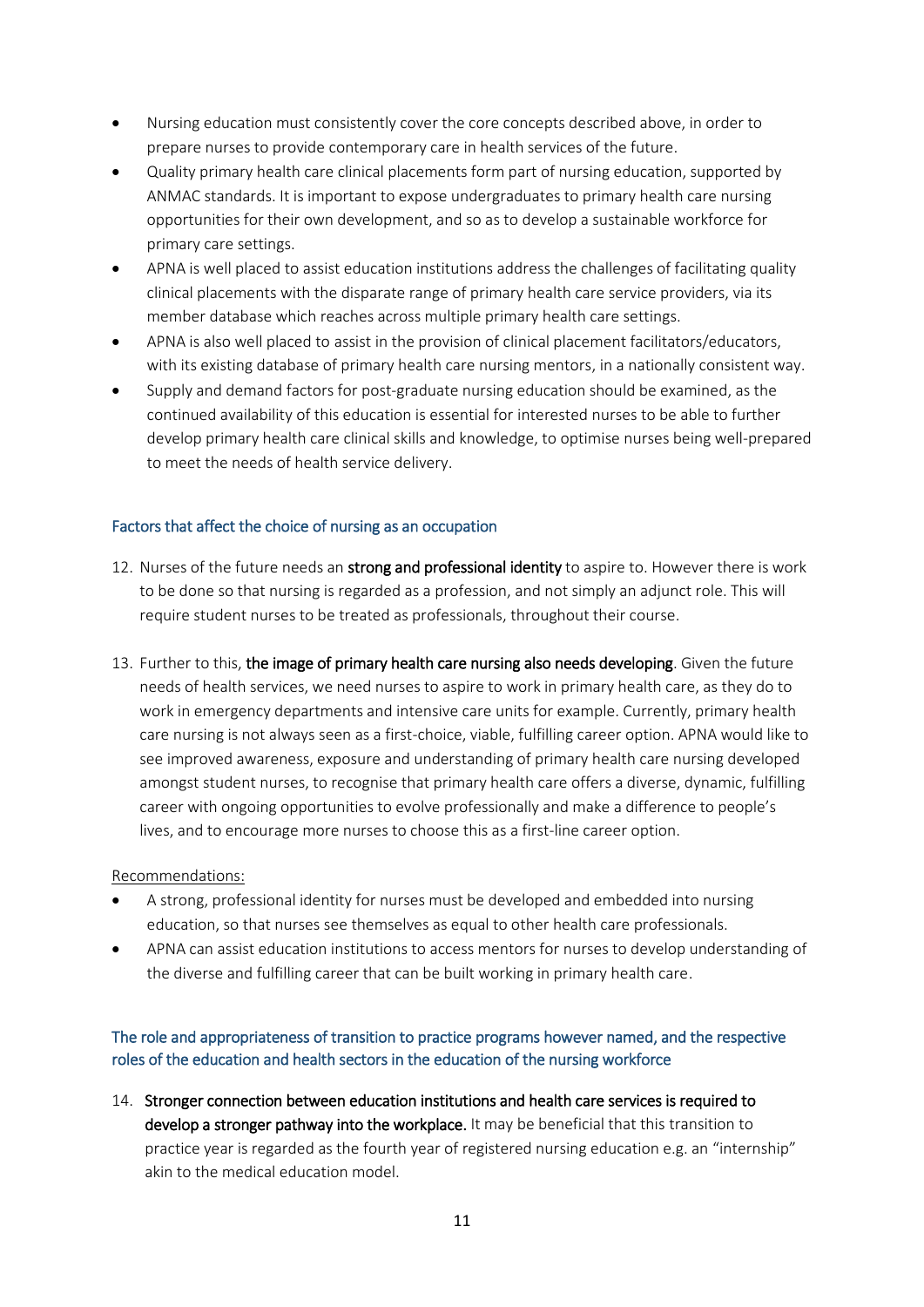- 15. Regardless, all registered nursing graduates must have access to a high quality transition to practice program (however named). A fundamental issue however with graduate years and/or transition to practice programs for new nursing graduates, is the disconnect between the high number of graduates and the availability of places in quality transition to practice programs. A significant re-set would appear to be required to align workforce planners/modellers, education institutions and health services and Government in terms of funding of nursing education, to deliver improvement in this area. The need for this was documented by Health Workforce Australia in 2014 (HWA 2014). Action must be taken.
- 16. Whilst this is a large challenge, we know that student nurses must be well-supported at transitions to retain them, and that retaining nurses is essential in the face of workforce shortages.
- 17. Supporting the health workforce has also been examined by Bodenheimer and Sinsky (2014) in their quadruple aim model for optimising health system performance, where "the goal of improving the work life of health care providers, clinicians and staff" sits alongside those of "improving the health of the population", "improving patient experience" and "reducing costs". Hence, this is a key issue to address.
- 18. Graduate nurses must be respected as "novice" nurses and not simply as just more headcount. They require support to develop professional as well as clinical skills, including on issues such as understanding their individual scope of practice and how to further develop this. APNA suggests that professional skills could be taught in this year.
- 19. Importantly, as with nursing education and clinical placements, transition to practice programs must re-orient towards including rotations through quality primary health care settings, with workplace level mentoring/supervision from experienced primary health care nurses.

#### Recommendations:

- Stronger connection between education institutions and health care services is required, to develop a stronger pathway into the workplace with access to such a high quality transition to practice programs (however named) for all registered nursing graduates, to optimise retention of nursing students in the face of predicted workforce shortages.
- Transition to practice programs need to teach not only clinical skills but also professional skills.
- APNA has substantial experience with delivering a mentored transition to practice program for nurses new to primary health care, be they graduates or later career nurses who require support to move from the hospital setting to working in primary health care. APNA could assist education providers and health services in the delivery of the primary health care component of a broader transition to practice program for new graduates.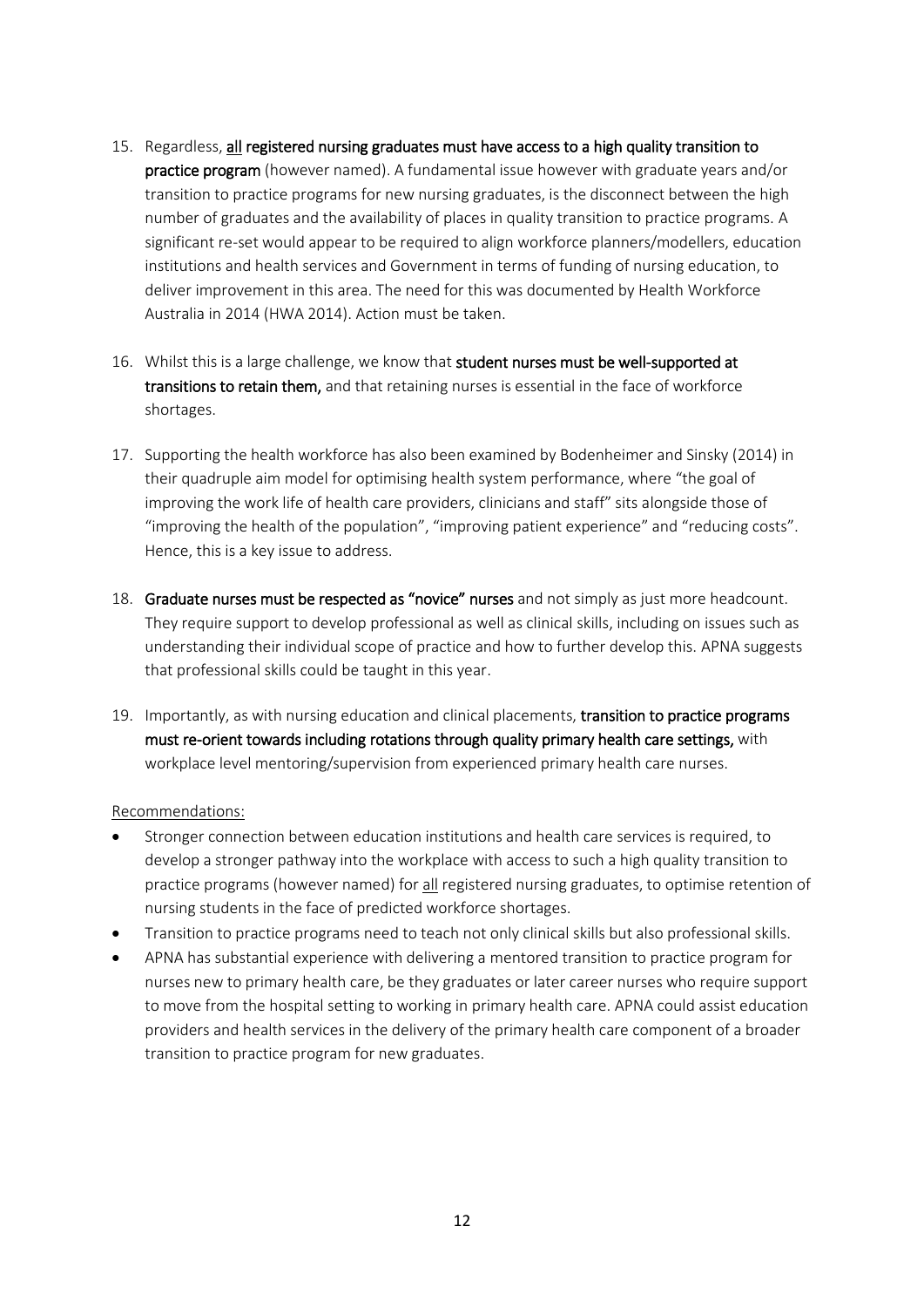## <span id="page-12-0"></span>Concluding comments

APNA strongly believes that it is critically important that nursing education incorporates an explicit focus on preparing nurses to practice in primary health care settings, so they can be valued, visible and respected in this work, in the context of regional, national and global health priorities and reforms where primary health care features highly. This is in equal measure with education in skills required for the hospital setting.

In this submission, APNA has sought to highlight how this primary health care focus can be strengthened and how APNA can assist with connecting education institutions to primary health care services, to better prepare the nursing workforce for the roles they will need to fulfil into the coming years and to improve the health outcomes of Australians.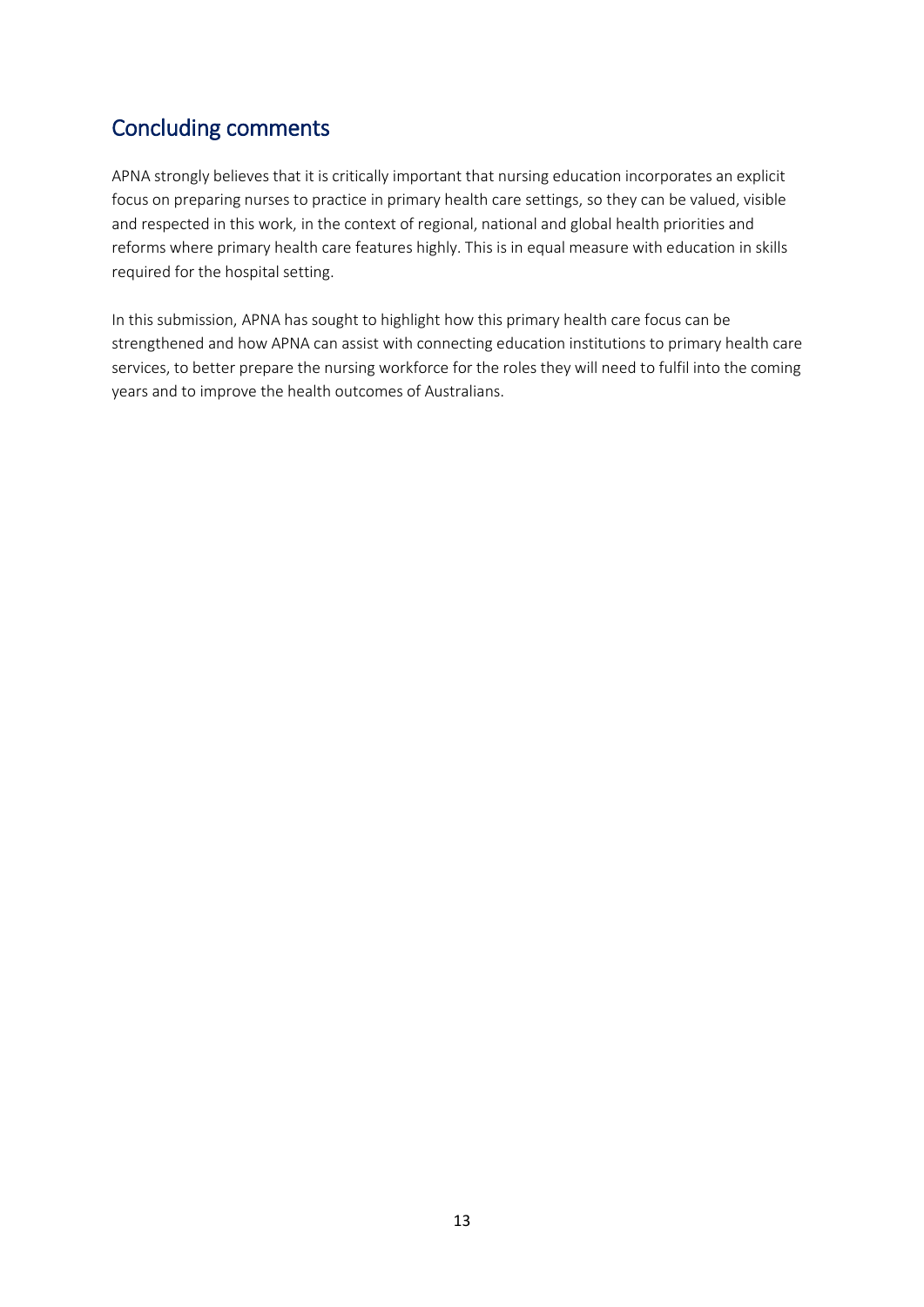## <span id="page-13-0"></span>References

All-Party Parliamentary Group on Global Health (2016) Triple Impact – how developing nursing will improve health, promote gender equality and support economic growth. Available at <https://www.who.int/hrh/com-heeg/triple-impact-appg/en/> [Verified on 28 June 2019]

Australian Healthcare and Hospitals Association [AHHA] (2017) Healthy people, healthy systems: a blueprint for a post 2020 national health agreement. Available at<https://ahha.asn.au/Blueprint> [verified 14 May 2019].

Australian Nursing Federation [ANF] (2009) Primary Health Care in Australia: a nursing and midwifery consensus view. ANF: Rozelle, NSW.

Australian Nursing and Midwifery Accreditation Council [ANMAC] Program accreditation: overview. Available a[t https://www.anmac.org.au/program-accreditation/overview](https://www.anmac.org.au/program-accreditation/overview) [verified on 28 June 2019]

Australian Primary Health Care Nurses Assocaition [APNA] (2018) APNA Workforce Survey 2018. Available a[t https://www.apna.asn.au/profession/apna-workforce-survey](https://www.apna.asn.au/profession/apna-workforce-survey) [verified on 28 June 2019]

Birks, M, Bagley, T, Park, T, Burkot, C, and Mills, J (2017) The impact of clinical placement model on learning in nursing: a descriptive exploratory study. Australian Journal of Advanced Nursing, 34(3), 16 -23.

Bodenheimer T and Sinsky C (2014a) From Triple to Quadruple Aim: Care of the Patient Requires Care of the Provider. *Annals of Family Medicine* 12(6), 573-576.

Cancer Australia (2019) Principles of multidisciplinary care. Commonwealth of Australia. Available at [https://canceraustralia.gov.au/clinical-best-practice/multidisciplinary-care/all-about-multidisciplinary](https://canceraustralia.gov.au/clinical-best-practice/multidisciplinary-care/all-about-multidisciplinary-care/principles-multidisciplinary-care)[care/principles-multidisciplinary-care](https://canceraustralia.gov.au/clinical-best-practice/multidisciplinary-care/all-about-multidisciplinary-care/principles-multidisciplinary-care) [verified 28 June 2019]

Commonwealth of Australia (2019) Guaranteeing essential services. Available at <https://www.budget.gov.au/2019-20/content/services.htm> [verified on 28 June 2019]

Crisp N, Iro E (2018) Putting nursing and midwifery at the heart of the Alma-Ata vision. *The Lancet*  392, 1377-1379.

Department of Health (2019) Health workforce data: summary statistics. Available at <https://hwd.health.gov.au/summary.html> [verified on 28 June 2019]

Health Workforce Australia [HWA] (2014) Australia's Future Health Workforce – Nurses Detailed. Available a[t https://www.health.gov.au/internet/main/publishing.nsf/Content/australias-future](https://www.health.gov.au/internet/main/publishing.nsf/Content/australias-future-health-workforce-reports)[health-workforce-reports](https://www.health.gov.au/internet/main/publishing.nsf/Content/australias-future-health-workforce-reports) [Verified 24 June 2019].

Leggat SG (2014) Deeble Institute issues brief: changing health professionals' scope of practice: how do we continue to make progress. Australian Healthcare and Hospitals Association: Deakin, ACT, Australia. Available at [https://ahha.asn.au/publication/issue-briefs/changing-health](https://ahha.asn.au/publication/issue-briefs/changing-health-professionals%E2%80%99-scope-practice-how-do-we-continue-make)[professionals%E2%80%99-scope-practice-how-do-we-continue-make](https://ahha.asn.au/publication/issue-briefs/changing-health-professionals%E2%80%99-scope-practice-how-do-we-continue-make) [verified on 1 March 2018].

Nursing Now (2018) Joint statement on primary health care. Available at <https://www.nursingnow.org/joint-statement-with-icn-on-draft-primary-health-care-declaration/> [verified 28 June 2019]